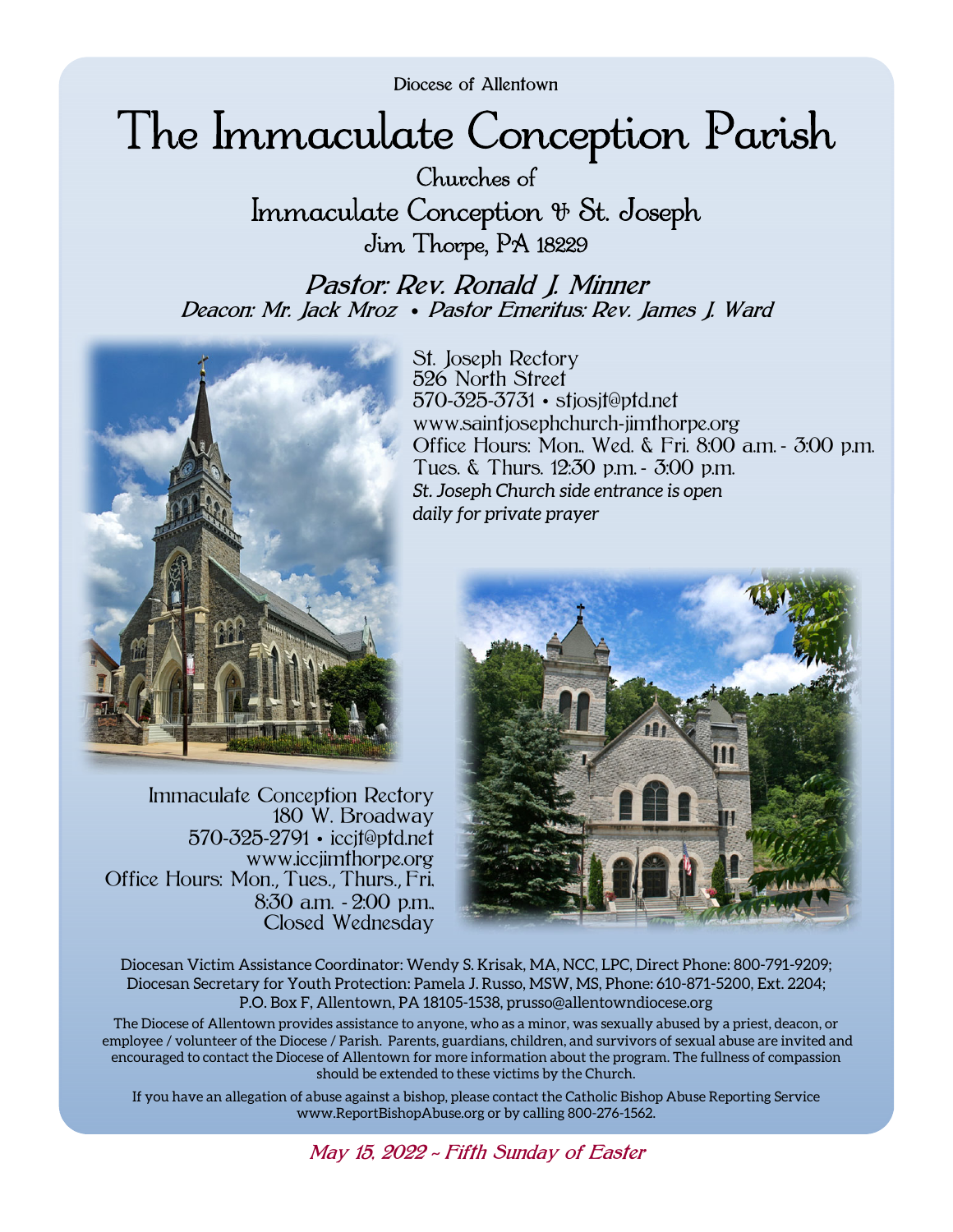# Fifth Sunday of Easter *"Behold, God's dwelling is with the human race."~ Revelation 21:3*

*Special Prayer Intentions- these are the people for whom we will be praying at Mass:*

| <b>Sat. May 14</b>                         |                                                                                                                            |
|--------------------------------------------|----------------------------------------------------------------------------------------------------------------------------|
| $4:30$ pm $(ICC)$                          | <b>Rosemary Brown</b> (Llewellyn & Cadden Family) /<br>James & Catherine Creedon (Family)                                  |
| <b>Sun. May 15</b>                         |                                                                                                                            |
| $8:30$ am $(SJC)$                          | <b>Deceased Members of the FYI Group</b> (FYI Group)                                                                       |
| $10:30$ am (ICC)                           | Al "Butch" Heaney (Ken & Patty McArdle)                                                                                    |
| $1:00$ pm $(SJC)$                          | All Living and Deceased Parishioners, Priests, & Sisters of the Parish<br>St Joseph Church, 150 <sup>th</sup> Jubilee Mass |
| <b>Mon. May 16</b>                         |                                                                                                                            |
| $8:00$ am $(ICC)$                          | All Mothers, Living & Deceased                                                                                             |
| Tues. May 17                               |                                                                                                                            |
| $8:00$ am $(SJC)$                          | <b>Mary Love, 30th Anniv. (Roush Family) / Berbard Ockovic (Tom Wildoner)</b>                                              |
| Wed. May 18                                |                                                                                                                            |
| 12Noon-6 pm                                | Exposition & Adoration of the Blessed Sacrament                                                                            |
| 5:00-5:50 pm                               | Sacrament of Reconciliation                                                                                                |
| $6:00$ pm $(ICC)$                          | All Our Parishioners, Living & Deceased                                                                                    |
| <b>Thurs. May 19</b>                       |                                                                                                                            |
| $8:00$ am $(ICC)$                          | Richard Solt (Bill & Nancy Mason) / Bernadine Marczyk (John Ligenza)                                                       |
| <u>Fri. May 20</u>                         |                                                                                                                            |
| $8:00$ am $(SJC)$                          | Gerald & Marjorie Haggerty, Sr. (Children & Grandchildren) /<br><b>AnnaMae Kasten (Sister)</b>                             |
| <b>Sat. May 21</b>                         |                                                                                                                            |
| $9:00$ am $(SJC)$                          | Rosary for Life                                                                                                            |
| $\alpha$ $\alpha$ $\alpha$ $\beta$ $\beta$ |                                                                                                                            |

# Sixth Sunday of Easter

### **Sat. May 21**

4:30 pm (ICC) **Margaret Moss** (Sarah Moss) / **Michael Heaney,** *47th Anniv.* (Mary Alice Kuhn) **Sun. May 22** 8:30 am (SJC) **George Marzen** (Lois Henritzy) 10:30 am (ICC) **C. Virginia Llewellyn** (Mary Mulligan & Bob Stevenson)

| Lay Ministers May 21/22 |                                 |                                         |                 |  |
|-------------------------|---------------------------------|-----------------------------------------|-----------------|--|
| Ministry                | Sat. $4:30pm$ ICC               | Sun. $8:30$ am SJC                      | Sun 10:30am ICC |  |
| Lector:                 | Laura McArdle                   | Vince Bokeko                            | Mary Figura     |  |
| EM:                     | Ken McArdle,<br>Caitlin McArdle | Al Fanelli, Pam Heydt,<br>Gloria Kehrli | James Novak     |  |



### **IMMACULATE CONCEPTION CHURCH CANDLES**

**BLESSED MOTHER CANDLE** burns in Honor of *Fr. Ward on his 49th Anniversary of Ordination* (From, ICC Choir) **BLESSED MOTHER CANDLE** burns in Honor of *Fr. Ward on his 49th Anniversary of Ordination* (From, ICC Choir) **ST. PEREGRINE CANDLE** burned last week for *prayers for a successful surgery for Barbara Miller* **Flowers on the Main Altar** are in In Loving Memory of *Mary Love* (From, Roush Family)

### **ST. JOSEPH CHURCH CANDLES**

**SANCTUARY:** In Loving Memory of *Monsignor William Heinen* (Requested by The Bimler & Hydro Families) **THE PIETA:** *Special Intention*

**PARISH STEWARDSHIP:** April 24: \$4,921.00 *Thank you for your continued support & generosity.* 

# SAINT JOSEPH 150<sup>th</sup> JUBILEE

St. Joseph Jubilee Mass celebration will be held this Sunday, May 15<sup>th</sup> at 1pm.